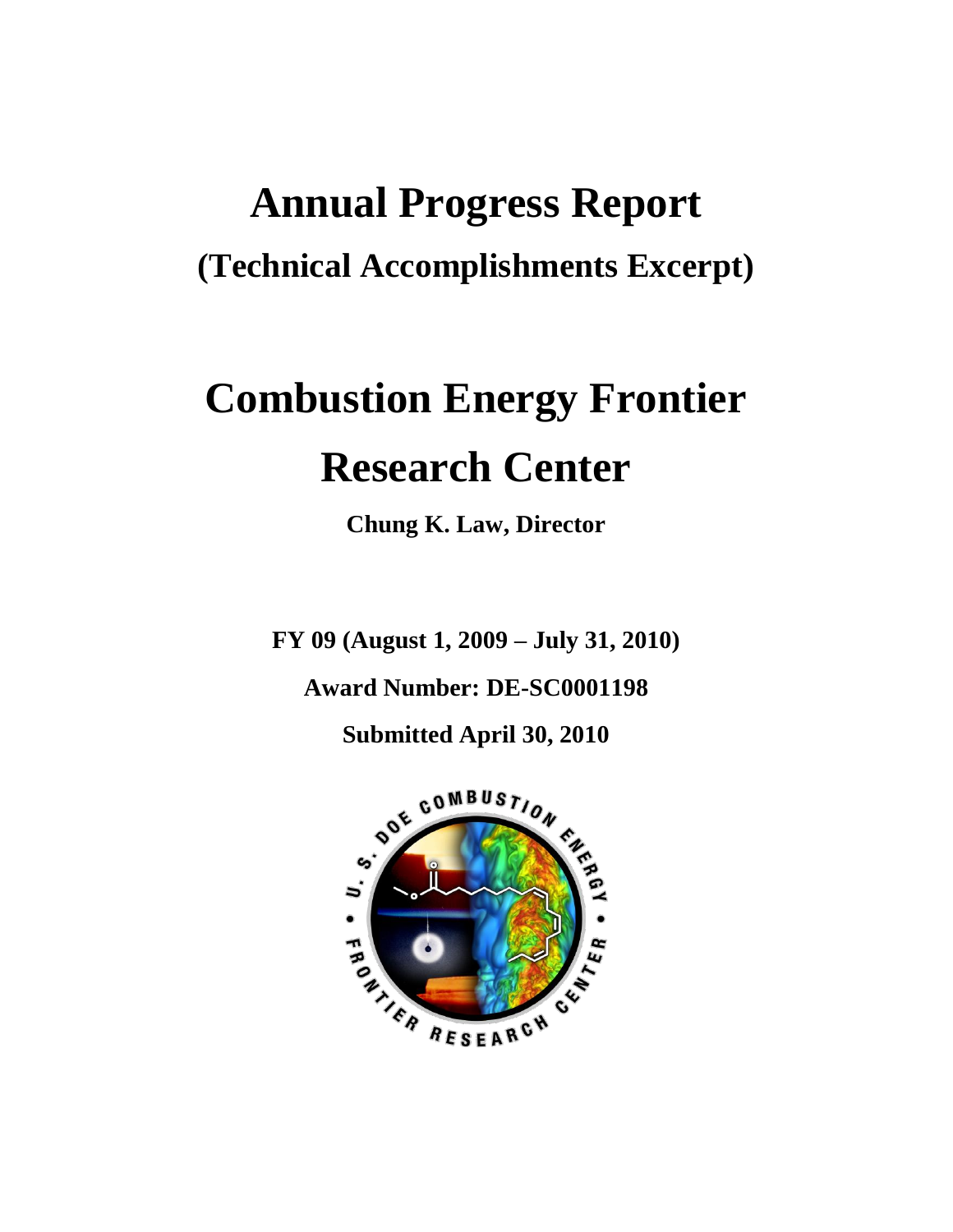#### **1.0 Introduction and Highlights**

Approaching the end of our first year in operation, the Combustion Energy Frontier Research Center (CEFRC) is simultaneously producing important results in research as well as settling into a consistent method of operations that allows us to coordinate and "glue" our research efforts leading to a unified outcome. We have spent time identifying and tackling the grand challenges in combustion research, and established the groundwork for maximizing the impact of our various outreach programs.

As a unified research effort, we have decided to initially use butanol as a target biofuel, based on which each PI would conduct his/her research. In particular, development of the reaction mechanism for butanol has already progressed to an advanced stage; it is anticipated that a comprehensive, predictive mechanism will be in place in the second year of operation. Furthermore, there have also been substantial activities on other fuels including biofuels that are of interest to transportation, accompanied by substantial progress on the fundamentals of combustion chemistry. The following are highlights of the research accomplishments.

- In quantum chemistry, a multi-reference single and double excitation configuration interaction method was developed to accurately treat molecules containing up to 50 non-hydrogen atoms.
- New methods for computing the thermochemistry of species with multiple hindered rotors were developed.
- Key elementary reaction rates of biofuel oxidation and pyrolysis were computed and measured, and kinetic mechanisms of butanol and isomers were created and crossvalidated by using new experimental data on ignition, flame speed, and extinction.
- Kinetic and transport models of hydrogen and methyl butanoate were updated.
- A multi-timescale model reduction method was formulated to achieve efficient computation using detailed chemistry.
- Homogeneous charge compression ignition was modeled by using direct numerical simulation and several new flame regimes were identified.
- An accurate, efficient and scalable LES/PDF turbulent combustion methodology was developed and examined by using a turbulent jet flame with a simple flamelet model.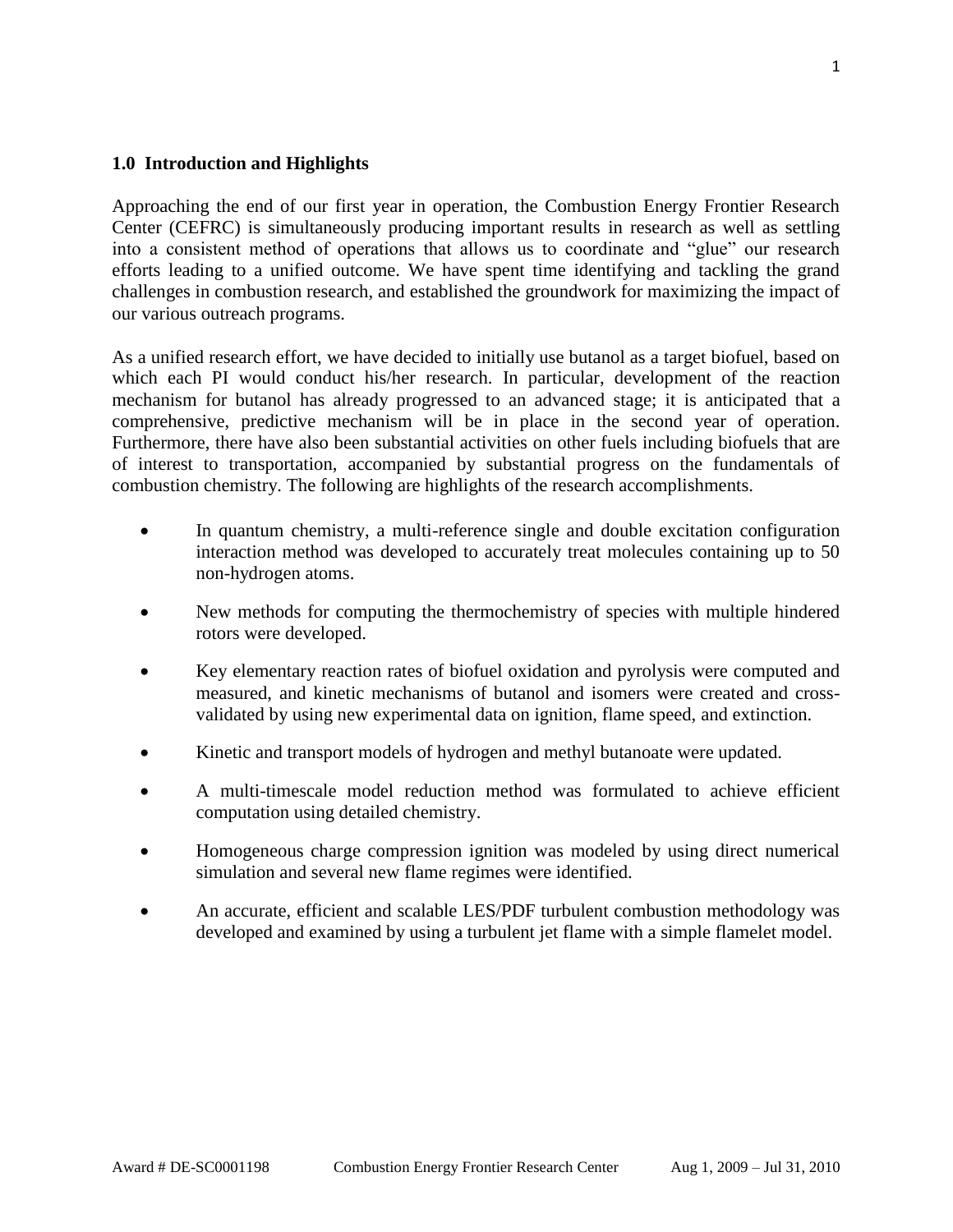#### **2.0 Technical Status**

#### **2.1 Technical Accomplishments**

#### 2.1.1. Quantum chemistry and thermochemistry: Development of high accuracy methods/models

Many promising alternative fuels are composed of fairly large molecules, making them computationally expensive to study using high-accuracy quantum chemical methods. We have developed a multi-reference single and double excitation configuration interaction (MRSDCI)

method that can accurately treat molecules containing up to 50 non-hydrogen atoms. In addition, a comprehensive validation study of the linear scaling MRSDCI method is completed. These methods will be applied to biodiesel molecules.

The bond dissociation energies (BDEs) of biodiesel alkyl esters needed to determine which hydrocarbon radicals are most likely to form pyrolytically prior to oxidation were investigated. The thermochemistry of several intermediate species and radicals which are important in reactions of butoxyl and oxidation of butene were examined. Several new methods and approximations for computing the thermochemistry of species with multiple hindered rotors were developed. The new thermochemistry is particularly important for peroxyl radicals relevant to the ignition chemistry of butanol, biodiesel, and Fischer-Tropsch diesel.





#### 2.1.2. Determination of elementary reaction rates of butanol, methyl formate, iso-butene and isobutane oxidation and pyrolysis

Reaction rates of butoxyl radicals and its isomers were computed. Reactions such as allyl + HO2 and the subsequent isomerization/dissociation and decomposition of the allyloxyl (CH2CHCH2O) radical, H-abstraction from propanol by H, OH and HO2, and the rate of HO2 + methanol were obtained using high-accuracy methods. The results show that  $HO2 + alcohol$  is a key reaction in ignition. Moreover, the pressure-dependent unimolecular dissociation of hydroxypropyl radicals is studied. A method for computing the energy-transfer parameters needed to determine the pressure dependence of rate coefficients was developed. Methods for scaling vibrational frequencies to calculate accurate zero point energies, enthalpies, and free energies for reactants and for transition states were updated.

Measurements of time-resolved species concentration and ignition delay times for the validation of elementary reaction rates and kinetic mechanism were conducted by using the shock tube, flow reactor, and rapid compression machine (RCM). The overall rate coefficients of a series of reactions of butanol isomers with OH over temperatures of 1100-1400 K and pressures of 1-2 atm were measured by using laser absorption at 306.7 nm. Preliminary OH concentration timehistory measurements during the high-temperature pyrolysis of n-butanol decomposition were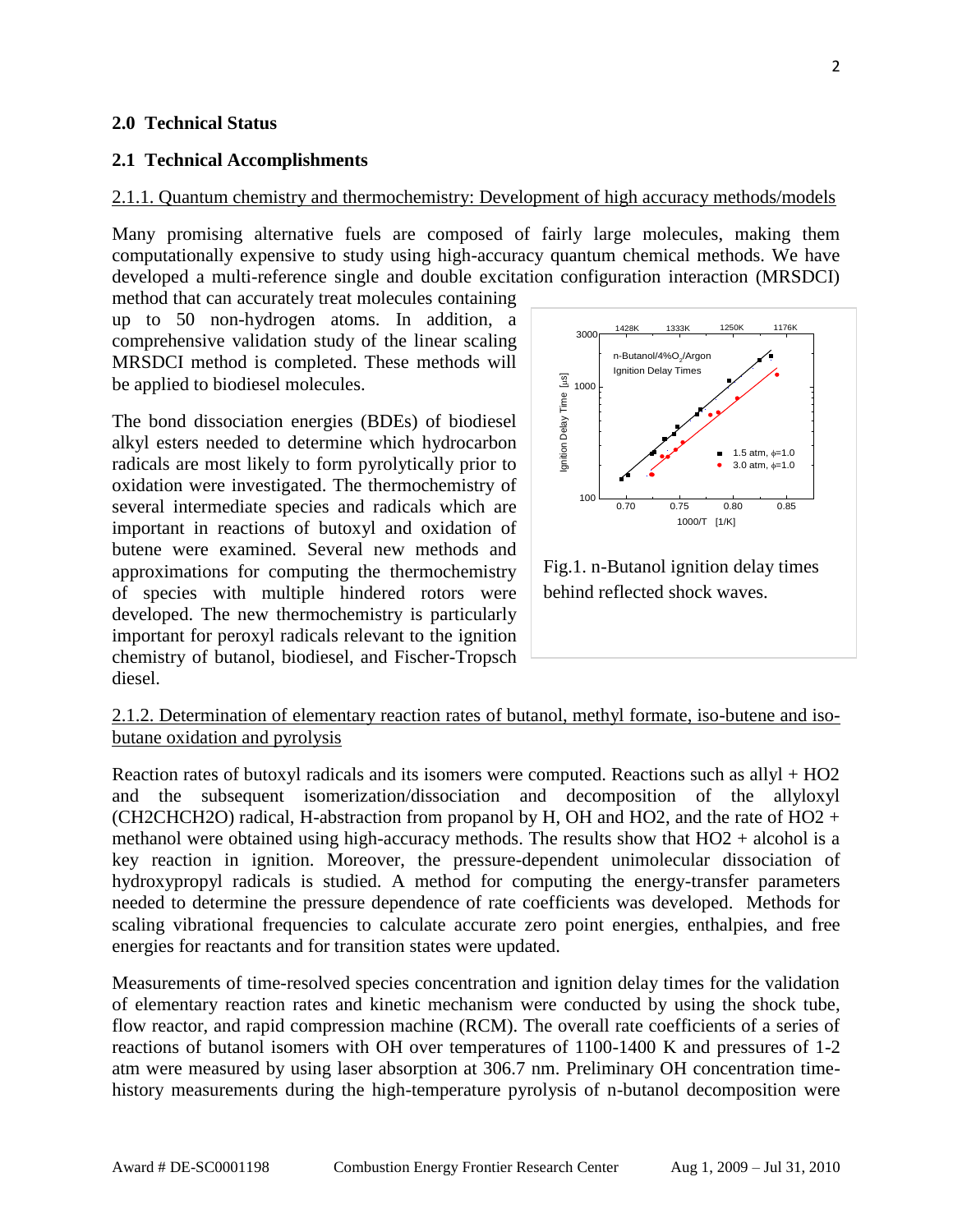conducted. These data will be used to validate n-butanol oxidation and pyrolysis reaction mechanisms developed by us.

The shock tube experiments also acquired nbutanol ignition delay times for fixed oxygen concentration (4%) covering the temperature range of 1197-1438 K at two equivalence ratios (0.5 and 1.0) and two pressures (1.5 and 3.0 atm). Representative ignition delay time data are shown in Arrhenius form (Fig.1). Ignition delay times for the equivalence ratio of 1.0 follow a simple linear Arrhenius form with activation energy of 36.6 kcal/mol and pressure dependence of  $P^{-0.56}$ . Ignition delay time measurements were conducted for nbutanol and methanol oxidation in RCM, covering a wide range of conditions of



Fig.2. Comparison of predicted and measured extinction strain rates of methylbutanoate-air diffusion flames, experimental data (solid circles), updated kinetic and transport mechanism (solid line), updated transport model (dot line), and original mechanism (dashed line).

pressure (7-30 bar), temperature (700-1100 K), and equivalence ratio (0.25-2.0). Comparison between simulations and experiments showed that available mechanisms for butanol are unable to reproduce the experimental results. The results also show that methanol exhibits longer ignition delays than n-butanol.

Methyl formate oxidation and pyrolysis were studied in the variable pressure flow reactor. Major intermediate and product species as functions of residence time at 3 atm, 900 K and 0.5% fuel concentration for oxygen/fuel stoichiometries of 0.5, 1.0 and 1.5 were determined. By comparing these data with the results of ignition delay in shock tube and flame speed data, it was shown that methyl formate is consumed exclusively through molecular decomposition in shock tube environments, while at flow reactor and freely propagating premixed flame conditions, there is significant competition between hydrogen

abstraction and concerted elimination channels.

The gas-phase reaction of benzene with  $O(3P)$  is of considerable interest for the modeling of aromatic oxidation, a problem of importance to fuel rich combustion including that of biofuels. The reaction proceeds mainly through addition of the O atom to benzene, forming an initial triplet diradical adduct, which can either dissociate to form the phenoxy radical and H atom, or undergo intersystem crossing onto a singlet surface, followed by a multiplicity of internal isomerization, leading to several possible reaction products. The product branching ratios of the reaction between benzene and O(3P) over the temperature range of 300 to 1000 K and pressure range of 1 to 10 torr were examined. The reactions were initiated by pulsed-laser photolysis of NO2 in



Fig. 3. Experimentally determined laminar flame speeds of (□) *n*butanol/air, (∆) *iso*-butanol/air, (○) *sec*-butanol/air, and (\*) *tert*butanol/air flames at  $T_u = 343$  K and  $p = 1$  atm.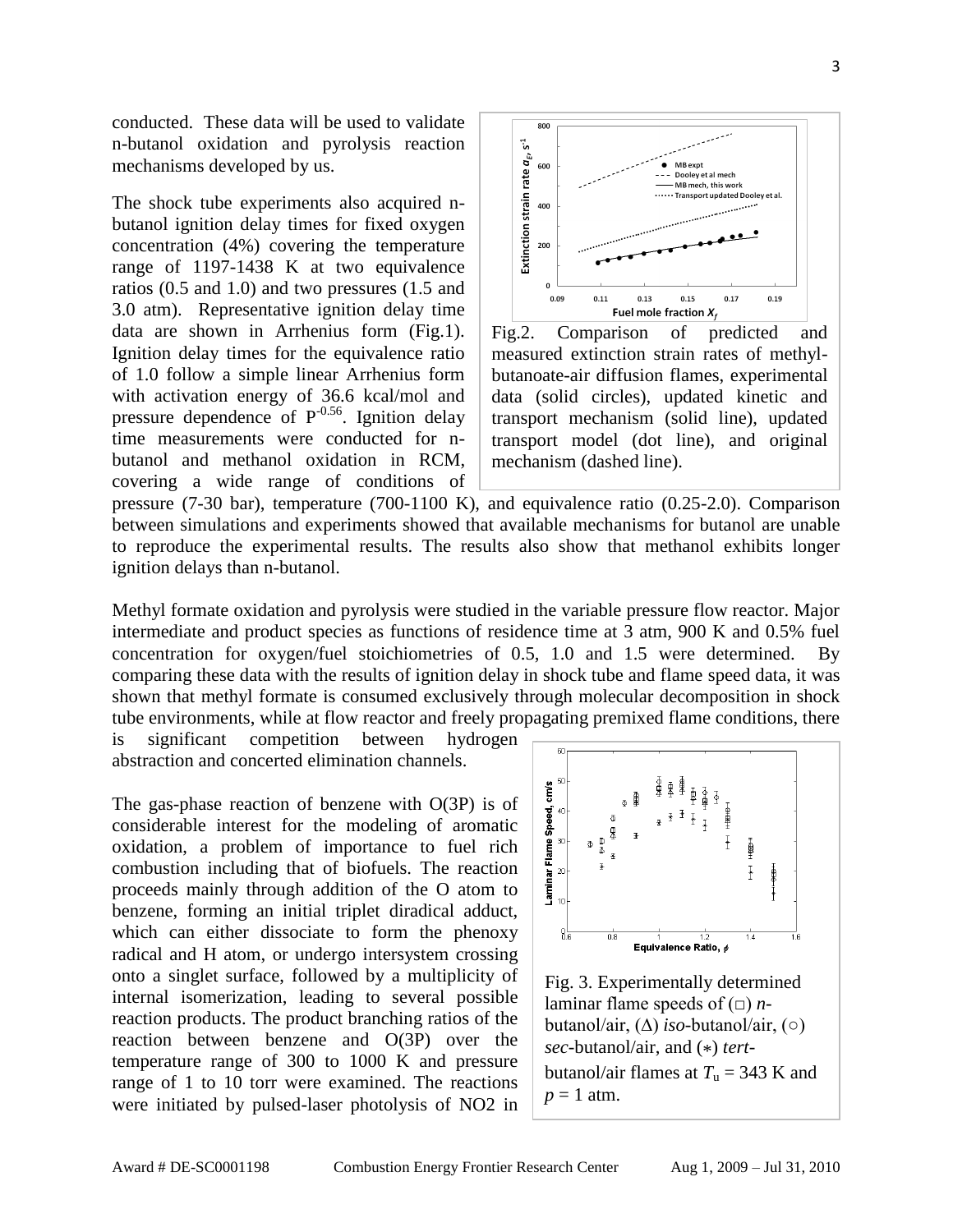the presence of benzene and helium buffer in a slow-flow reactor, and reaction products were identified by using the multiplexed chemical kinetics photoionization mass spectrometer operating at the Advanced Light Source (ALS) of Lawrence Berkeley National Laboratory. Phenol and phenoxy radical were detected and quantified, and cyclopentadiene and cyclopentadienyl radical were directly identified for the first time. Finally, ab initio calculations and master equation/RRKM modeling were used to reproduce the experimental branching ratios, yielding pressure-dependent rate expressions for the reaction channels, including phenoxy  $+$  H, phenol, cyclopentadiene + CO, which are proposed for kinetic modeling of benzene oxidation.

### 2.1.3. Development of chemical kinetic and transport models: n-butanol/isomers, methylbutanoate, and H2/O2/Syngas

Kinetic models for the combustion chemistry of n-butanol, 2-butanol, and tert-butanol were constructed. Specifically, an updated methyl butanoate kinetic and transport model was developed. The resulting model is found to reproduce the measured extinction limits of butanoate/n-heptane mixtures with good accuracy (Fig.2). Analyses of the kinetic model simulation show that the inhibitive effect of methyl butanoate addition is due to the production of large amounts of formaldehyde and hydrogen peroxide from the oxidation of the methyl ester moiety. It is demonstrated that the uncertainty of transport properties of esters has a great effect on the over-prediction of extinction limits (Fig.2). Hydrogen-oxygen chemical kinetics, which are essential in modeling the oxidation chemistry of all hydrocarbons and hydrocarbon oxygenates, were investigated. Experimental measurements of burning rates, analysis of key reactions and kinetic pathways, and modeling studies were performed for H2/CH4/O2/CO/CO2 diluent flames spanning a wide range of fuel-lean conditions: equivalence ratios from 0.30 to 1.0, flame temperatures from 1400 to 1800K, pressures from 1 to 25 atm, CH4 fuel fractions from 0

to 0.1. The experimental data show negative pressure dependence of burning rate at high pressure, low flame temperature conditions for all equivalence ratios. It is demonstrated that none of the existing kinetic mechanisms reproduce the measured pressure dependence for very lean mixtures. Elementary reaction rates and uncertainties of  $H+O2(+M)=HO2(+M)$  and HO2 reactions with O, OH, H, and HO2 were analyzed. Methane addition was shown to influence the pressure dependence mainly through reactions of CH3 with H and HO2. The effect of the presence of water vapor on the hydrogen/CO mechanism was studied by using the counterflow twinflame configuration. It is found that the laminar flame speed varies non-monotonically with addition of water for carbon monoxide rich mixtures.

Progress in the hierarchical mechanism construction for transportation fuels was also made. The concept that the hydrocarbon oxidation model should be understood and developed in a hierarchical fashion has been a major driving force in kinetics research for decades. The



Fig.4. Upper panel: Time-exposed photographic images of the flame streaks of burning droplets of (a) diesel, (b) diesel/10% biodiesel, (c) diesel/20% biodiesel (d) biodiesel, and (e) hexadecane. Yellow flames indicate soot formation, while blue flames indicate its absence; Lower panel: Soot samples collected on filter papers from the burning droplets.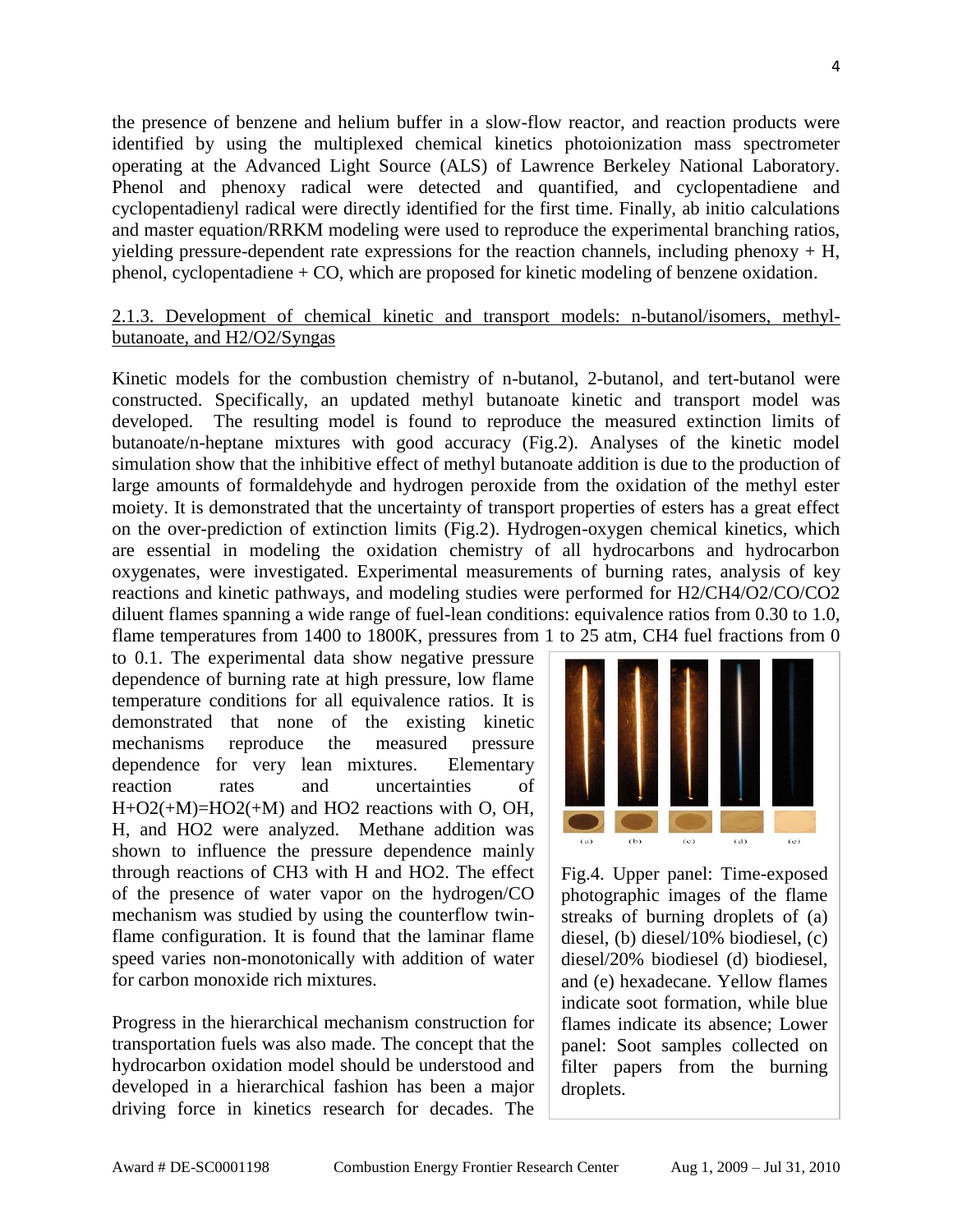question how this hierarchical strategy works at a quantitative level, however, has never been addressed. In this work, we used ethylene and propane combustion as examples and explore the question of hierarchical model development quantitatively. The Method of Uncertainty Minimization (MUM-PCE) is utilized to explore the relationships among the combustion chemistry of hydrogen/carbon monoxide, ethylene and propane. We extended MUM-PCE to quantify the amount of information that a particular combustion experiment contributes to the model, and thereby the relative contribution of each data set. The method developed herein will be utilized to analyze the relationship between the predictive capabilities of reaction models developed for the butanol isomers to the fundamental kinetic knowledge needed for butanol reactions as well as the base H2/CO/C1-C4 oxidation kinetics.

## 2.1.4. Measurements of combustion and emission properties and kinetic validations



Fig.5: LES/PDF simulations of a turbulent jet flame. Radial profiles of the time-averaged mean temperature, and mean mass fractions of CH<sub>4</sub>,  $O_2$ ,  $CO_2$ ,  $H_2O$ ,  $CO$ ,  $H_2$ ,  $OH$ , and NO at the four axial locations  $x/D=5$ , 10, 20, and 40. Symbols: experimental data; Solid lines: LES calculations; Dashed lines: PDF calculations.

Measurements were performed for the ignition, flames speeds, and extinction limits of all C1-C4 alcohols, dimethyl ether (DME), methyl-esters (e.g. methyl-butanoate, methyl-crotonate, and methyl-decanoate), H2/CO, and C1-4 n-alkanes, at atmospheric and elevated pressures up to 20 atm (Fig. 3) The research provides new experimental data for flame chemistry and transport of oxygenated biofuels and foundation fuels of small hydrocarbons. Comparisons between experimental data and kinetic prediction demonstrate that the oxygen containing molecular structure of biofuels has a distinctive impact on chemical kinetics, transport properties, ignition, flame speeds, and emissions. The results show that the current chemical kinetic models for biofuels fail to reproduce the global flame properties. In particular, it is also found that the hydrogen and C1-4 kinetics play a dominant role in biofuel combustion and have a large uncertainty at low temperature and high pressure associated with the HO2/H2O2 reaction pathways. A linear correlation parameter identified for hydrogen addition to all hydrocarbon fuels is identified. Furthermore, experimental studies of soot emission in burning biodiesel droplets demonstrate clearly that soot formation in biodiesel is substantially less than that of diesel (Fig.4).

#### 2.1.5. Development of reduced kinetic mechanisms and model reduction methods

A new multi-timescale model to achieve about one-order reduction of the computation time for both detailed and reduced kinetic mechanisms is developed. The robustness and accuracy of the method are demonstrated for hydrogen, methane, butanoate, n-heptane and n-decane ignition and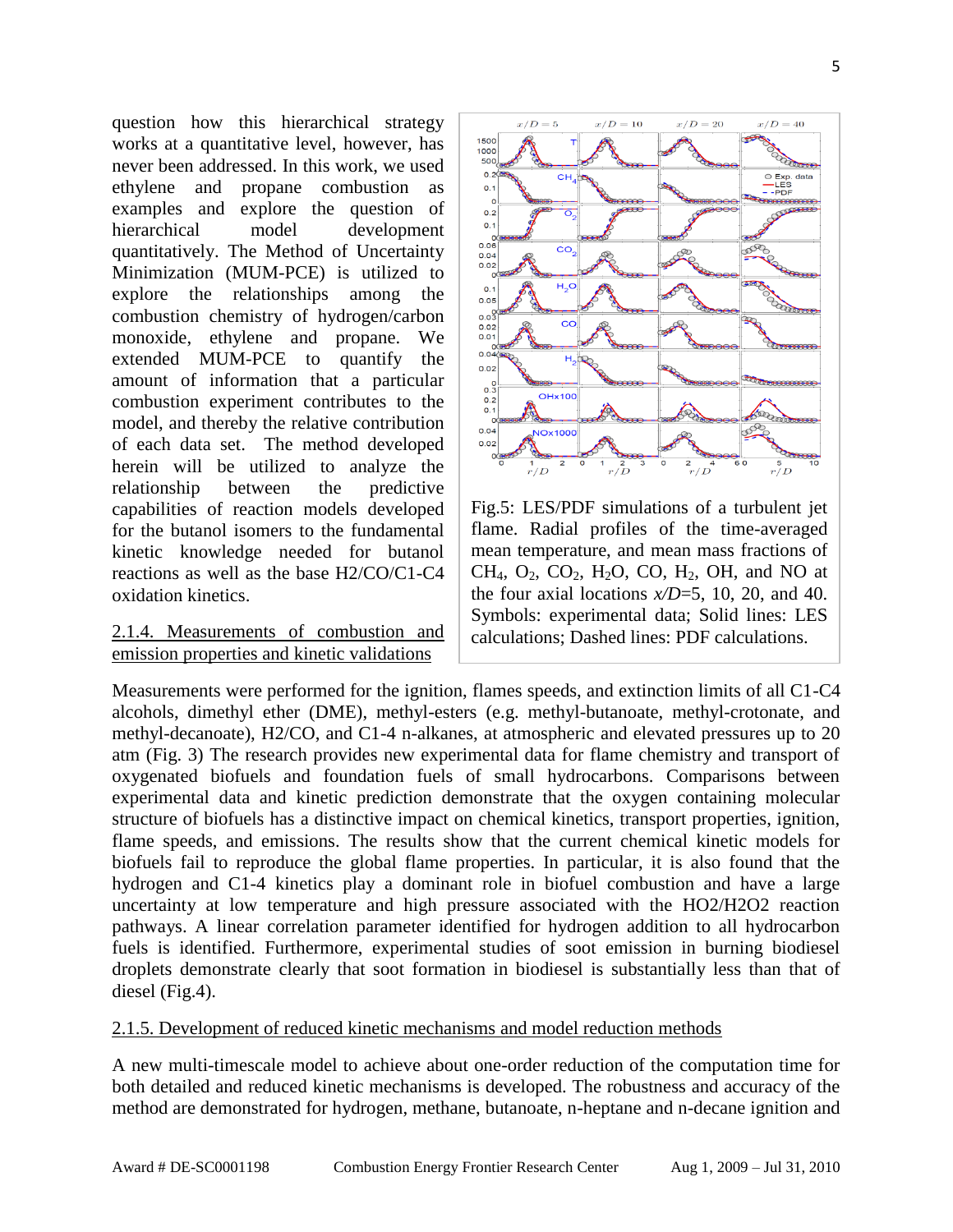unsteady flame propagation. A multi-generation path flux analysis is also developed and integrated with the multi-timescale method to further increase the computation efficiency. A reduced mechanism of n-butanol is also obtained and compared with the detailed kinetic mechanism. The model reduction approach is used successfully in direct numerical simulations of HCCI combustion involving detailed and reduced chemistry.

### 2.1.6. Development of LES/PDF methodology and modeling of homogeneous charge compression ignition process

An accurate, efficient and scalable LES/PDF turbulent combustion methodology was developed and examined by using a turbulent jet flame with a simple flamelet model. The LES/PDF method is demonstrated to be second-order accurate in space and time. Numerical consistency is demonstrated for mixture fraction between LES and PDF. Good agreement is observed between LES/PDF calculations and experimental data (Fig.5).

The multi-timescale model was employed to compute the flame regimes and ignition to detonation transition of n-heptane-air mixtures for spark assisted HCCI combustion. Six flame regimes involving negative temperature coefficient combustion were identified (Fig.6). The results showed that low temperature combustion has a significant impact on the flame regimes of HCCI combustion and the ignition to detonation transition. It was found that the dependence of the critical temperature gradient for ignition to detonation transition on temperature became singular in the negative temperature coefficient combustion region. The effect of thermal stratification on the ignition of a lean homogeneous n-heptane/air mixture at HCCI conditions was further investigated by direct numerical simulation (DNS) with a 58-species reduced kinetic mechanism. The influence of the mean and fluctuations in the initial temperature field and the ratio of turbulence to ignition delay time scales on multi-stage ignition of lean n-heptane/air mixture were studied. It was found that the mean heat release rate is more spread out with increasing thermal stratification regardless of the mean initial temperature. In addition, ignition delay is decreased with increasing thermal stratification for high mean initial temperature relative

to the negative temperature coefficient (NTC) regime and is retarded with thermal fluctuation for relatively low mean initial temperature. The results suggest that control of initial mean temperature and the critical degree of thermal stratification are required for smooth operation of HCCI engines.

Direct numerical simulation of the near field of a three-dimensional spatially-developing turbulent ethylene jet flame in a highly-heated coflow was performed to understand the stabilization mechanism (Fig.7). The DNS was performed at a jet Reynolds number of 10,000 with over 1.29 billion grid points. Results show that auto-ignition in a fuel-lean mixture at the flame base is the main source of stabilization of the lifted jet flame. It was also observed that the present lifted flame base exhibits a cyclic `saw-tooth' shaped



Fig. 6: Transient history of flame regimes of spark assisted HCCI combustion for lean  $(\phi=0.4)$  n-heptaneair mixtures at initial temperature of 700 K and pressure of 20 atm.